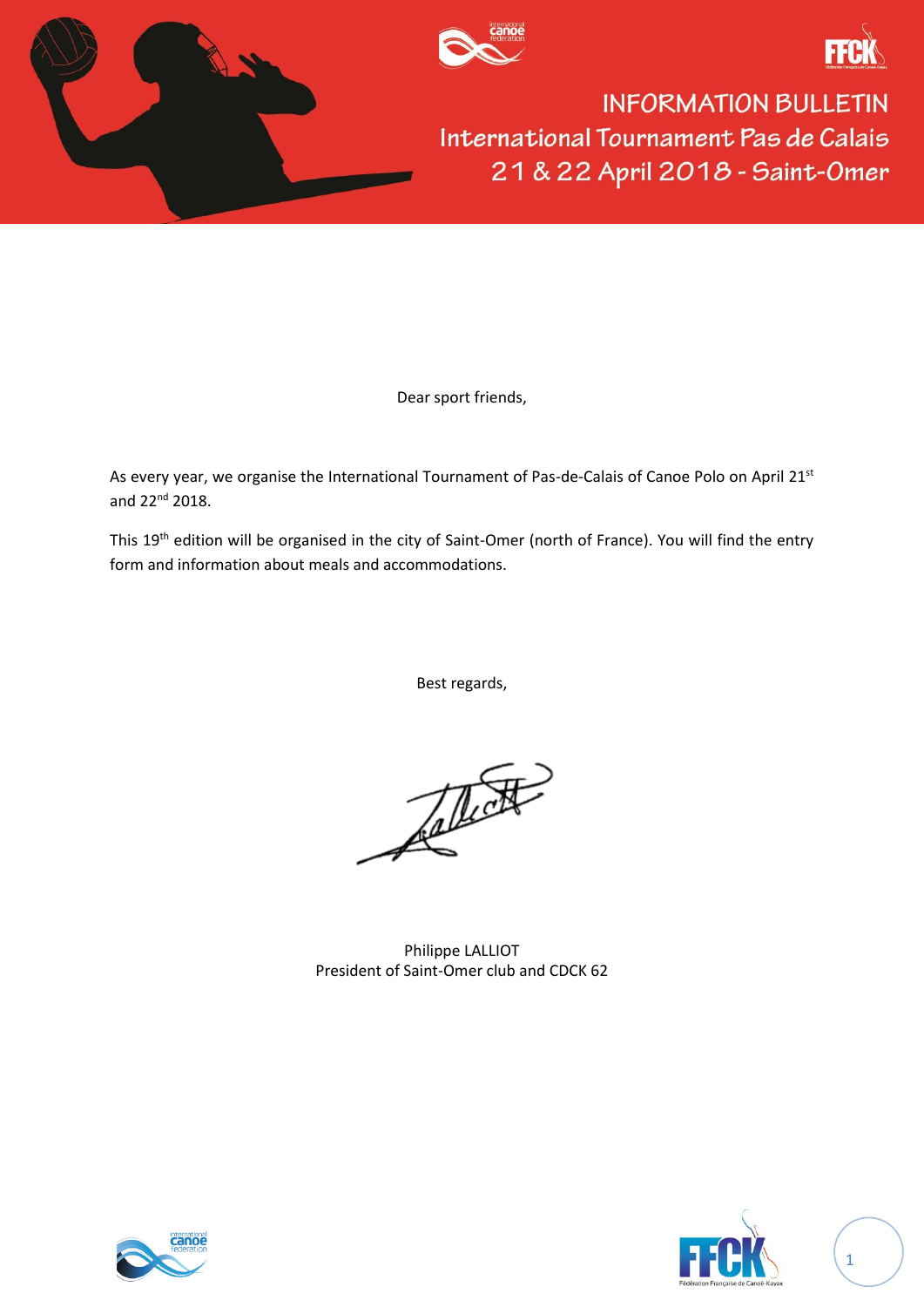





### CONTACT

Email : [tipcd62@aol.com](mailto:tipcd62@aol.com)

#### **ENTRY FORM**

**This form is to be fulfil before 1 st April 2018 !**

# TEAM INFORMATION

| <b>CONTACT DETAILS</b> |       |  |  |
|------------------------|-------|--|--|
| Team name              |       |  |  |
| Team leader            |       |  |  |
| Address                |       |  |  |
| Post Code              | City  |  |  |
| Country                |       |  |  |
| Email                  | Phone |  |  |

| <b>CATEGORY &amp; REGISTRATION FEES</b> |                                                                            |                |  |
|-----------------------------------------|----------------------------------------------------------------------------|----------------|--|
|                                         | Division 1 (20 teams maxi)                                                 | 100 € per team |  |
|                                         | Division 2 (20 teams maxi)                                                 | 100 € per team |  |
|                                         | Division 3 - Priority U18 + Women (10<br>teams maxi)                       | 100 € per team |  |
|                                         | U16 (10 teams maxi / if not 5 teams<br>max, teams will play in Division 3) | 50 € per team  |  |



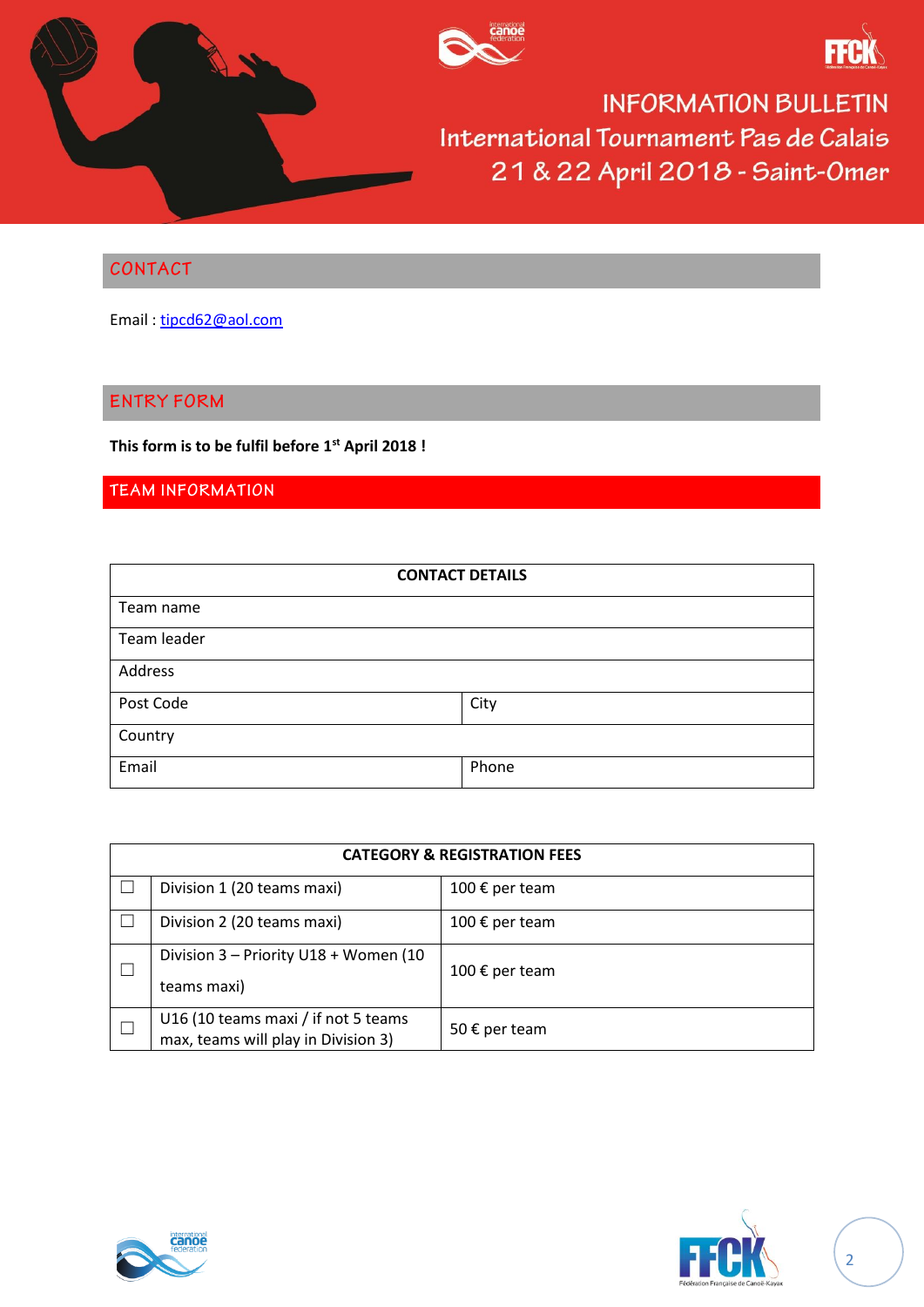





| <b>CATERING RATES</b>   |                  |            |              |
|-------------------------|------------------|------------|--------------|
| "A la carte" prices     | Number of people | Unit price | <b>TOTAL</b> |
| Saturday breakfast      |                  | 4,5€       |              |
| Saturday lunch          |                  | 8€         |              |
| Saturday dinner         |                  | 12€        |              |
| Sunday breakfast        |                  | 4,5€       |              |
| Sunday lunch            |                  | $6,5 \in$  |              |
| <b>TOTAL</b>            |                  |            |              |
| "All inclusive" formula |                  |            |              |
| All meals               |                  | 30€        |              |

Hot meals for every day. Confirmation and payment until 10th April 2018 maximum.

Are you interested ? YES / NO

| <b>CAMPING RATES</b>     |                 |            |       |
|--------------------------|-----------------|------------|-------|
|                          | Number of teams | Unit price | TOTAL |
| Weekend (limited places) |                 | 20€        |       |
| Estimated arrival hour   |                 |            |       |

| <b>TOTAL INVOICE</b>    |  |  |
|-------------------------|--|--|
| <b>REGISTRATION FEE</b> |  |  |
| <b>CATERING</b>         |  |  |
| <b>CAMPING</b>          |  |  |
| <b>TOTAL</b>            |  |  |



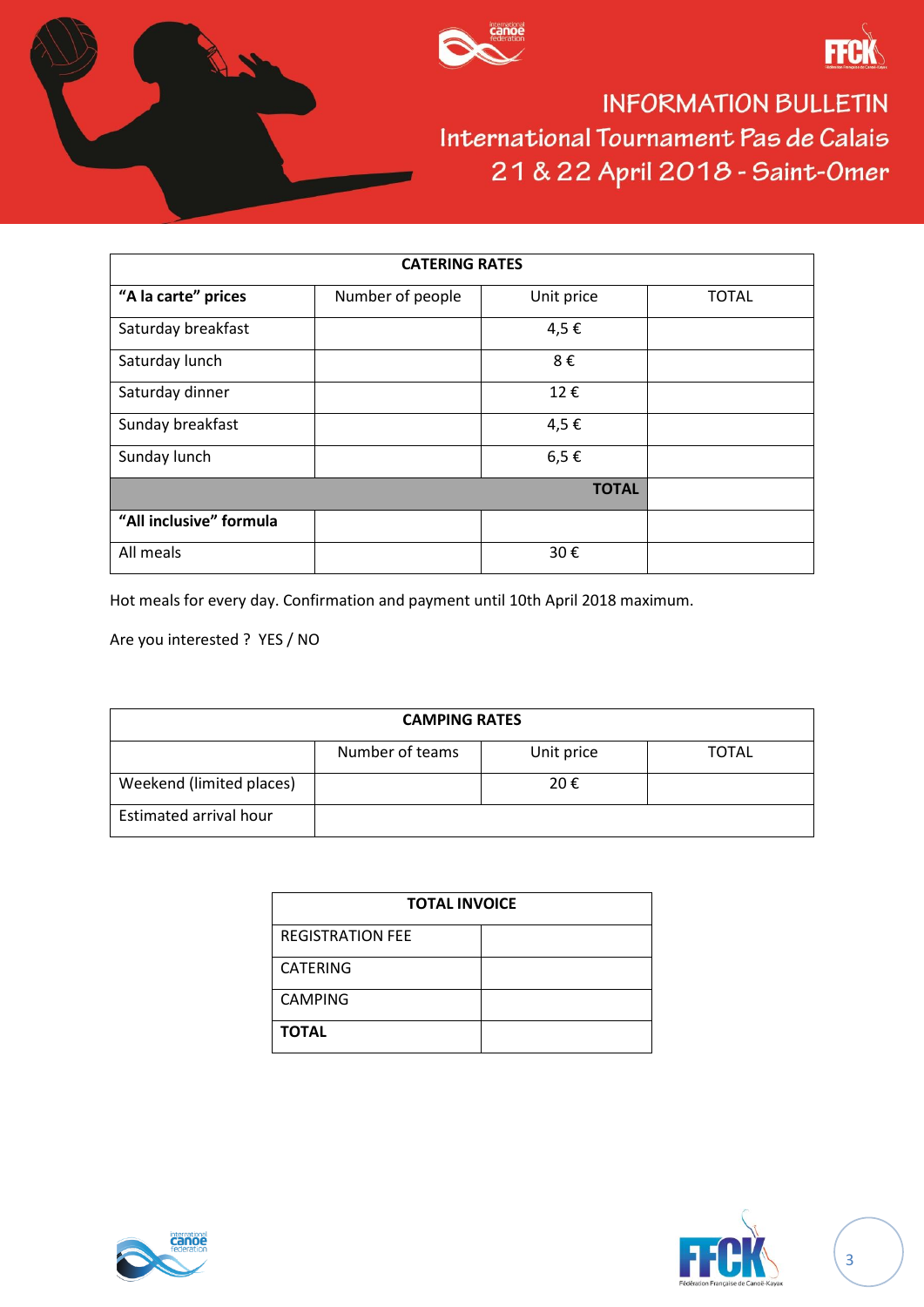





## **TEAM COMPOSITION**

Club name

| <b>Number</b> | <b>SURNAME</b> | <b>NAME</b> | <b>Birth date</b> | <b>License Number</b> |
|---------------|----------------|-------------|-------------------|-----------------------|
|               |                |             |                   |                       |
|               |                |             |                   |                       |
|               |                |             |                   |                       |
|               |                |             |                   |                       |
|               |                |             |                   |                       |
|               |                |             |                   |                       |
|               |                |             |                   |                       |
|               |                |             |                   |                       |

## REFEREE

| <b>SURNAME</b> | <b>NAME</b> | <b>QUALIFICATIONS</b> |
|----------------|-------------|-----------------------|
|                |             |                       |
|                |             |                       |
|                |             |                       |